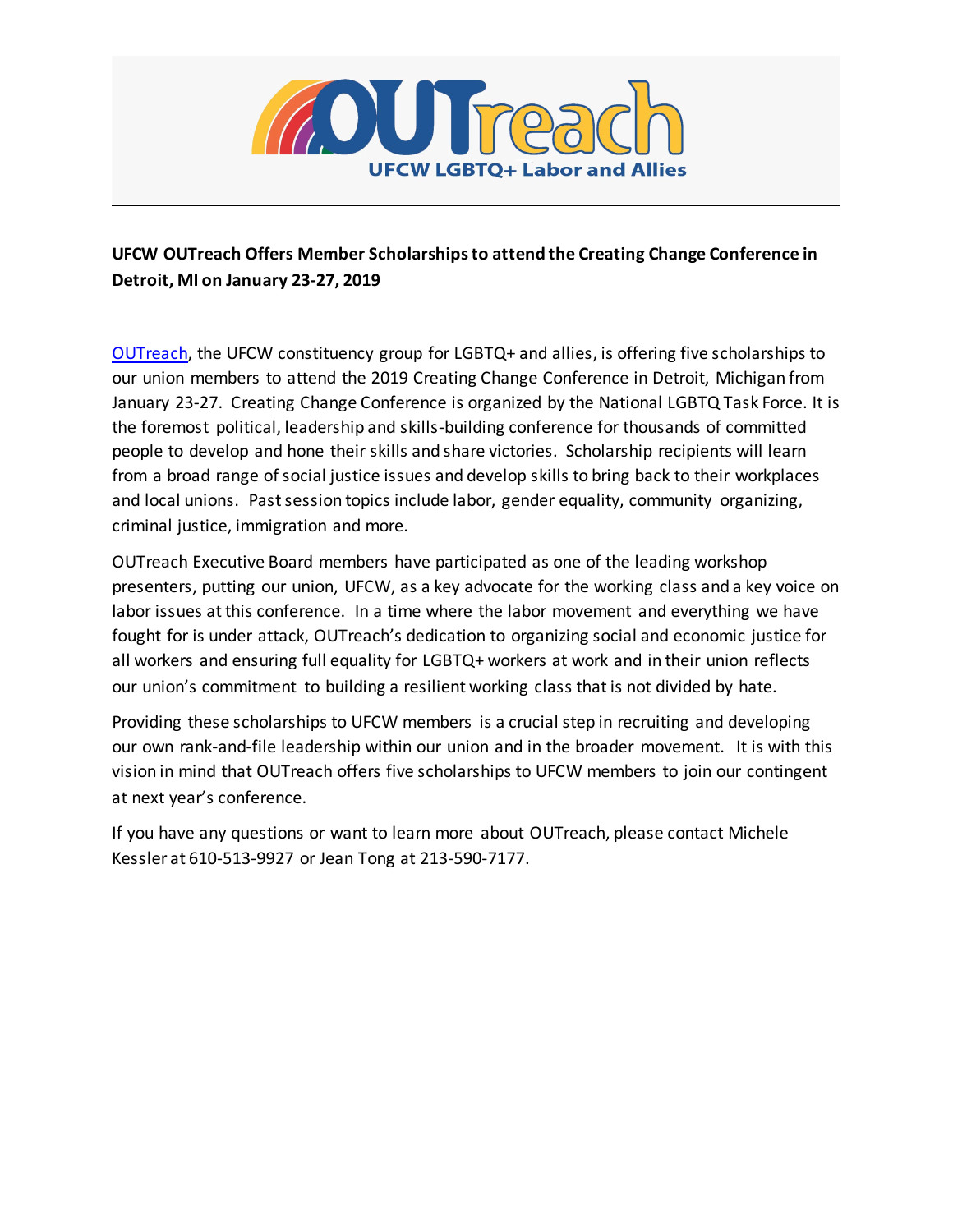

## **OUTreach Scholarship Application Details and Instructions:**

What: Creating Change Conference When: January 23-27, 2019 Where: Detroit Marriott at the Renaissance Center

Scholarship includes:

- Conference Registration Fee
- Hotel and Meals
- Transportation

Eligibility and Requirements:

- 1. Applicant must be an active UFCW member.
- 2. Applicant must be able to take time off to attend the conference in its entirety.
	- a. Arriving at the Marriott Renaissance Center in Detroit, MI, no later than 9am on January 23 and leaving the hotel no sooner than 12pm on January 27.
- 3. Applicant must submit a short paragraph to answer the following:
	- a. What does being a union member/activist/shop steward mean to you?
	- b. Why are you interested in attending this conference, what do you hope to get from this experience?
	- c. Please share an example of you standing up for yourself or others.
- 4. Applicant must submit a letter of recommendation from his/her/their local union. (Please see attached form)
- 5. Deadline to submit: Wednesday, November 7th 2018 to Michele Kessler at [MKessler@ufcw1776.org](mailto:MKessler@ufcw1776.org) and Jean Tong at [jean.tong@ufcw770.org](mailto:jean.tong@ufcw770.org)
- 6. Scholarship Announcement: Wednesday, November 21st 2018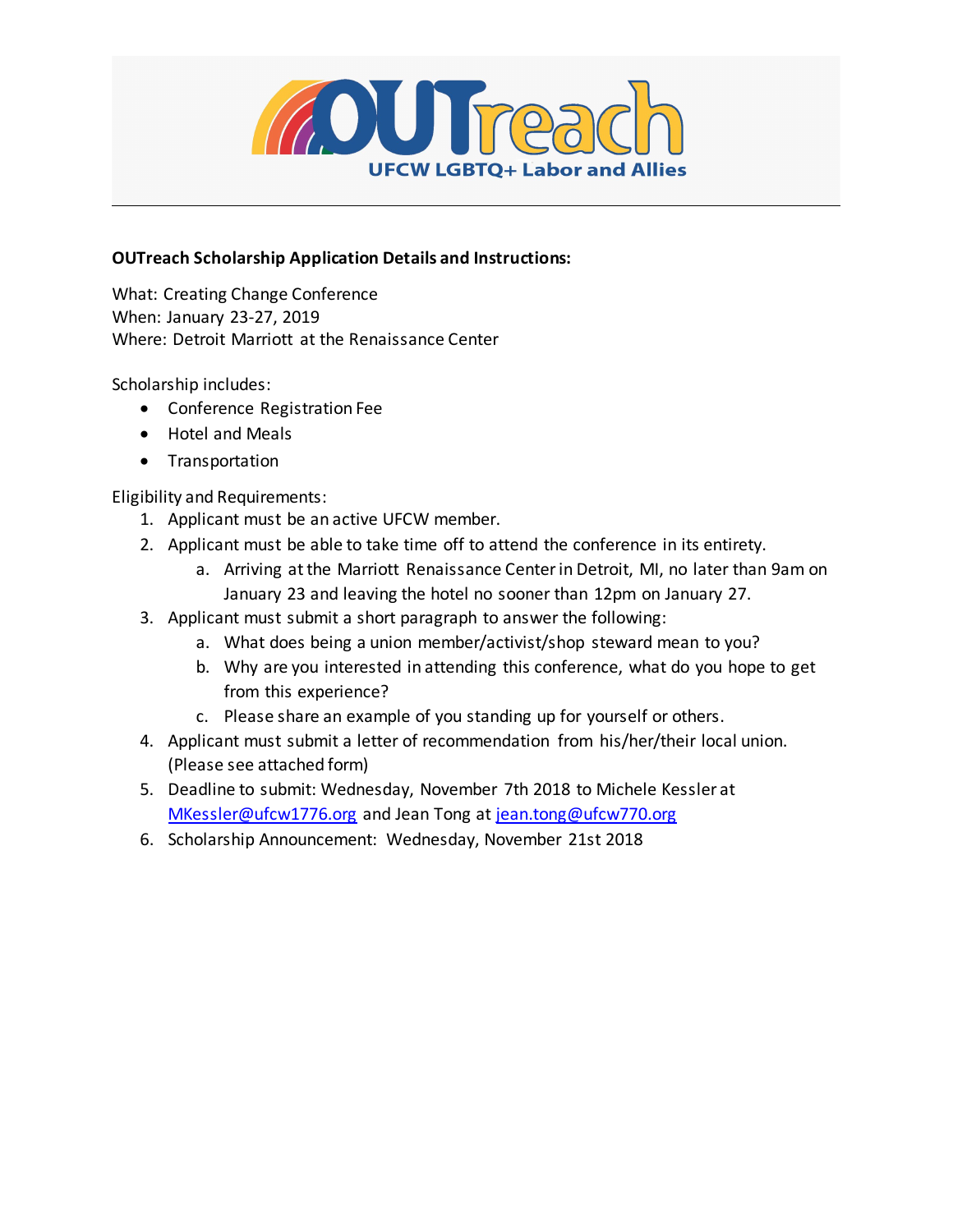

## **Creating Change Scholarship Application (please click [here](https://docs.google.com/a/ufcw770.org/forms/d/18tGcFHsFuXMb2COYwakC77FY2JNwH0B5efuahXaWXZI/prefill) if you wish to fill this out online)**

| First Name: _____________________                                                 |  |  |
|-----------------------------------------------------------------------------------|--|--|
|                                                                                   |  |  |
| Union Member since: _________________________________Local: _____________________ |  |  |
|                                                                                   |  |  |
|                                                                                   |  |  |
|                                                                                   |  |  |
|                                                                                   |  |  |

Check List:

 $\Box$  Are you an active UFCW member?

 $\Box$  Are you able to attend the conference in its entirety from 9am on January 23 to 12pm on January 27 2019 in Detroit, Michigan?

 $\Box$  Have you ask your local president or staff to fill out the letter of recommendation?

 $\square$  Send this application and a letter of recommendation by November 7<sup>th</sup> to Michele Kessler at [MKessler@ufcw1776.org](mailto:MKessler@ufcw1776.org) and Jean Tong at [jean.tong@ufcw770.org](mailto:jean.tong@ufcw770.org)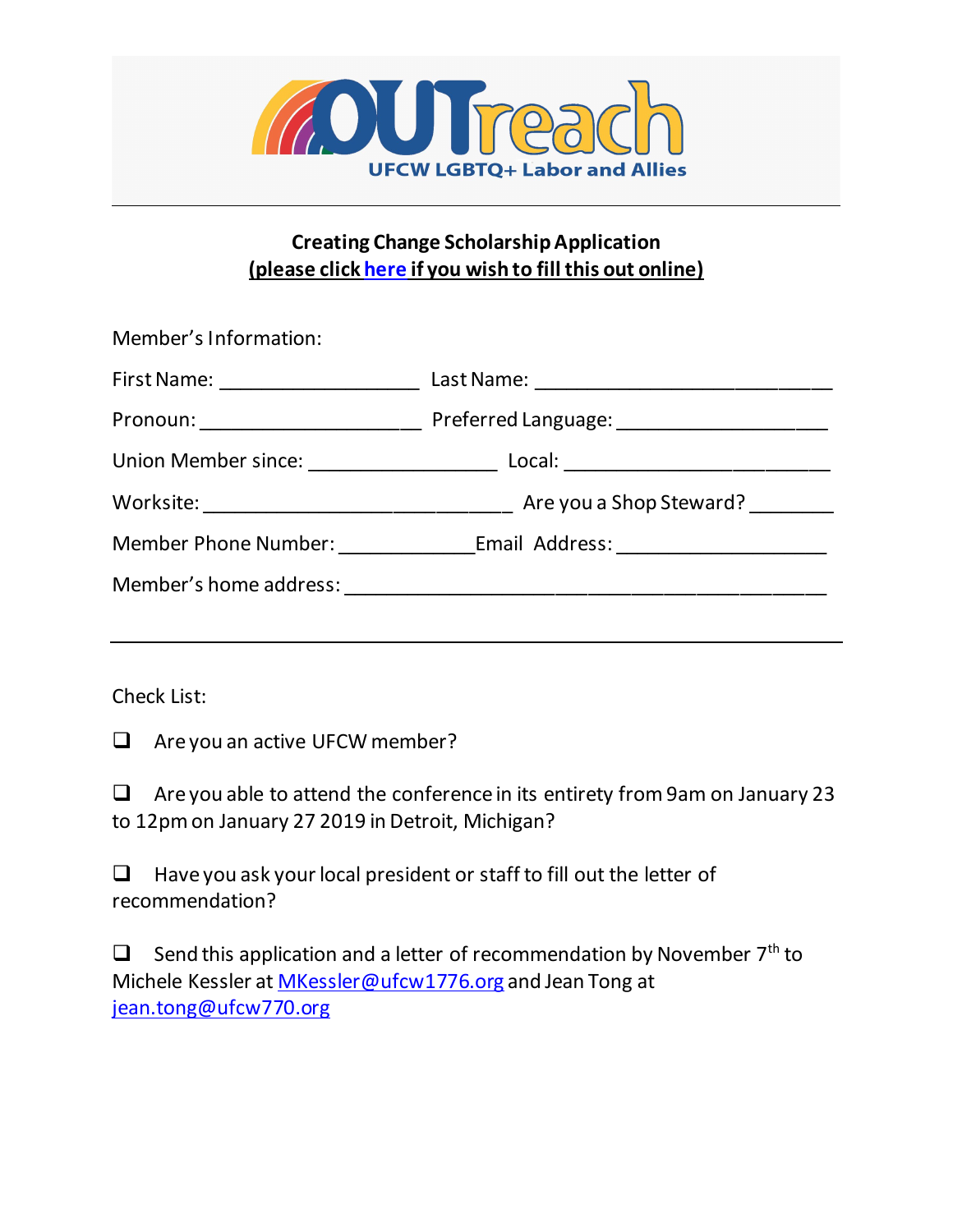

What does being a union member/activist/shop steward mean to you?

Why are you interested in attending this conference, what do you hope to get from this experience?

Please share an example of you standing up for yourself or others.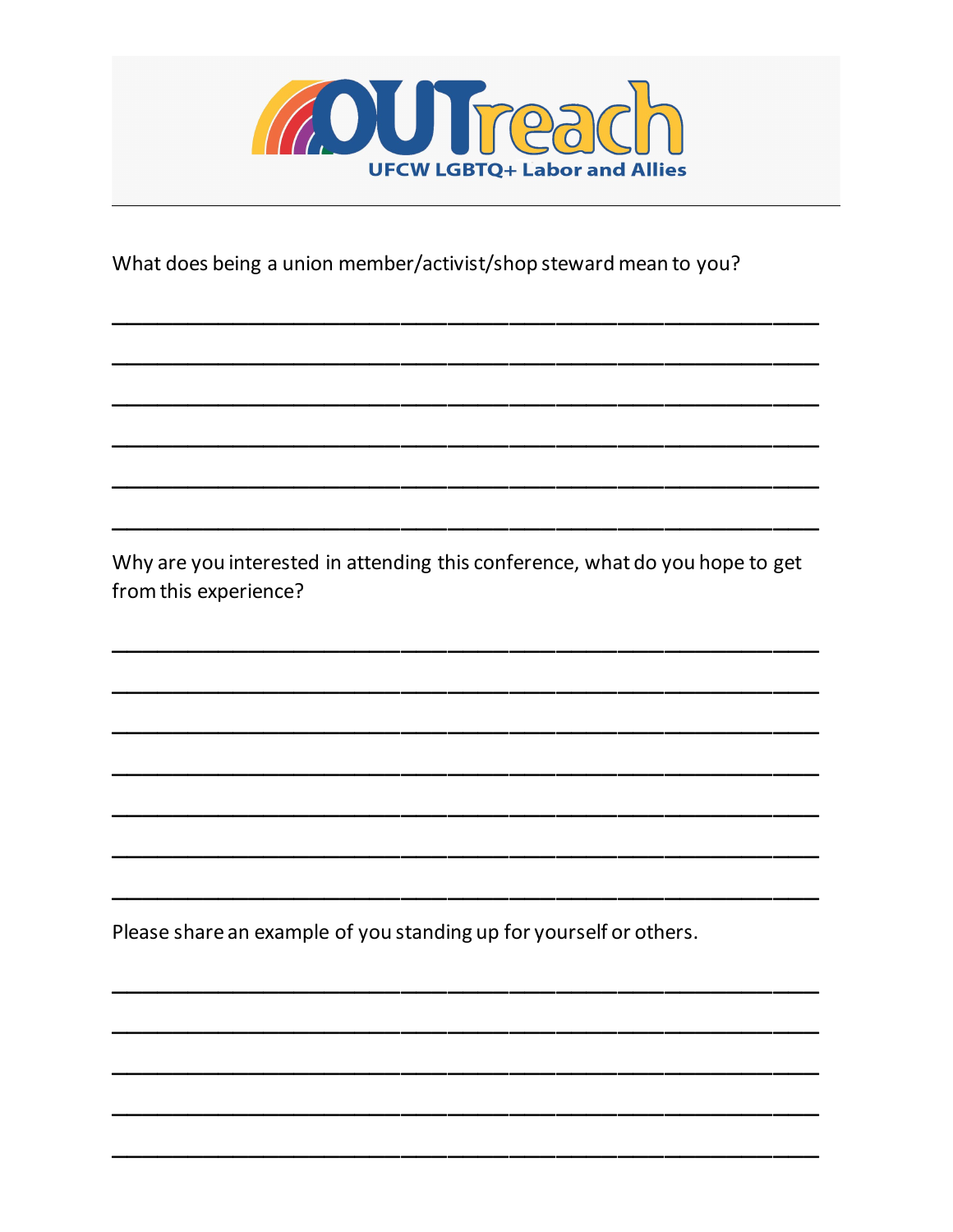